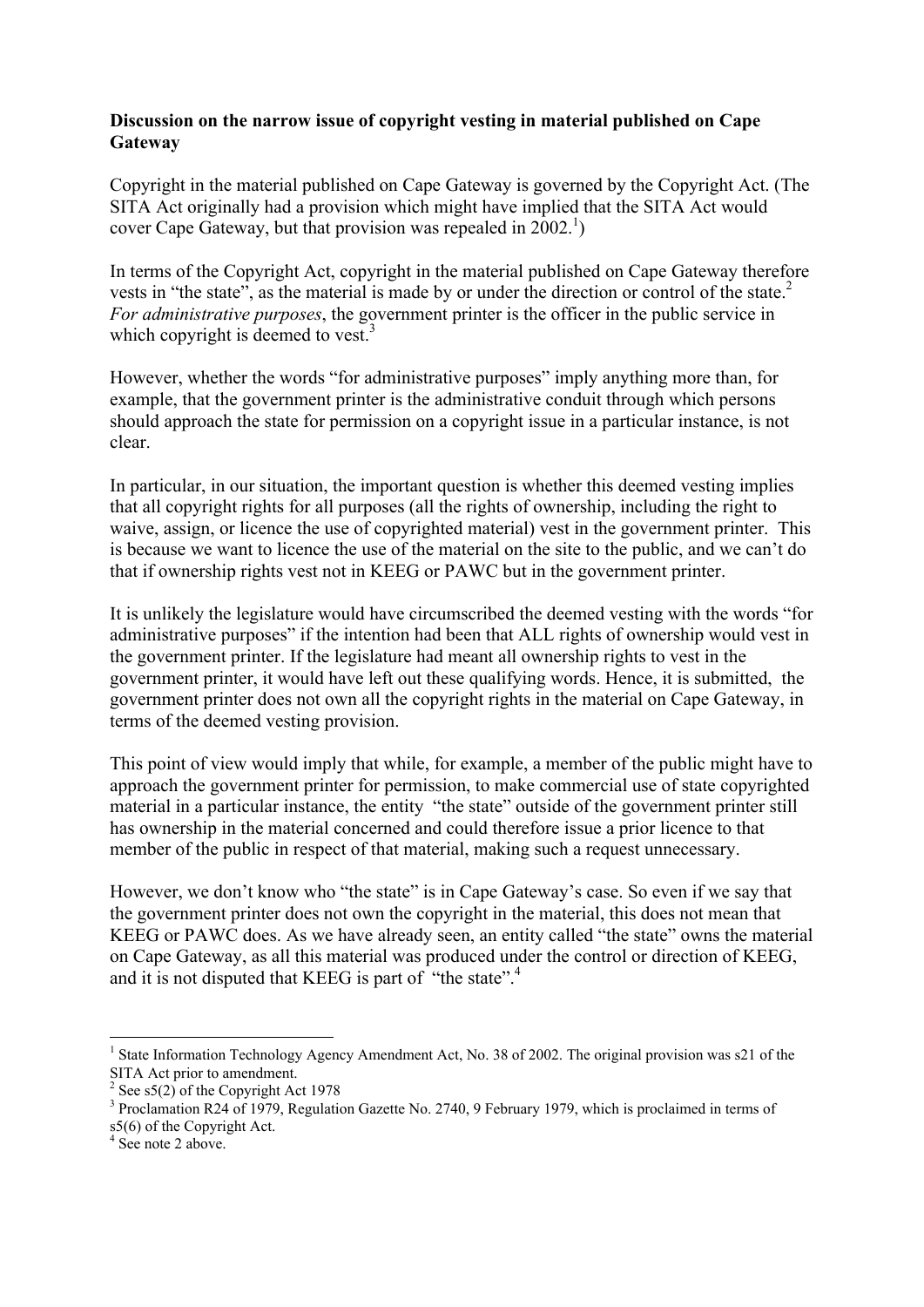The precise meaning of "the state" is not static and always depends on the context within which it is used. $5$ :

*'Despite its common use in general political discourse, "the state" has never had a universal meaning..'6*

*'Even in legislation, no attempt is made to maintain a consistent conceptual model of "the state".'<sup>7</sup>*

Prior to the promulgation of the Constitution Act of 1996, the courts consistently refused to accord the concept of "the state" any inherent characteristics of its own.<sup>8</sup> Generally speaking the courts have tended to ignore conceptual reasoning and have relied on practical considerations instead in deciding what is meant by "the state" in a particular context.<sup>9</sup>

How would we then determine who is "the state" in the context of copyright? Essentially, what we are trying to do, is guess how a court would construe the concept of "the state" in the context of state copyright ownership.

Legal Services has suggested that copyright vests in all spheres and departments of state collectively, and that it cannot vest in departments separately. Case law is quoted to support the contention.<sup>10</sup> However, a closer look at the case law reveals that the context in which this broad concept of the "the state" is used, is very specific. Both cases cited dealt with entities not obviously part of the state (a transitional executive council in one case, and corporations established by the Corporations Act 10 of 1985 (Transkei) and the Ciskeian Corporations Act 16 of 1981 in the other case) . Both cases rejected the argument that these entities were not included in the concept of the state.

In other words, the question before the court was of considering what entities to include under the broad term "the state", rather than to determine what particular entity is "the state" in a given circumstance. For an example of the reasoning:

*"On a proper construction of the Eskom Act the expression "the State" in s 24 is not limited to central and provincial government: it includes the State in all of its manifestations."<sup>11</sup>*

This broad, inclusive way of looking at "the state" is not inconsistent with the idea that there may nevertheless be distinct entities of state within the concept of the state. Indeed the argument that one organ of government has no *locus standi* (standing in law) to sue another (because they are both "the state") was rejected by the courts in the 1980s. 12

 <sup>5</sup>  $5$  P 95 Baxter, L. Administrative Law, Juta & Co, 1984.

<sup>6</sup> Baxter 1997 ILJ p1321Administrative Law (second impression 1994 Juta) at 94

 $\frac{7}{8}$  Ibid at 96.

 $8$  P 96 Baxter, L. Administrative Law, Juta & Co, 1984.

 $9$  See p96 Baxter, L. Administrative Law, Juta & Co, 1984.

<sup>&</sup>lt;sup>10</sup> Greater JHB Transitional Council v Eskom 2000(1) SA 876 & SA Agricultural and Allied Worker's Union SA and others v Premier of the Eastern Cape and others (1997) ILJ 1317.

<sup>&</sup>lt;sup>11</sup> Greater JHB Transitional Council v Eskom 2000(1) SA  $876$ 

<sup>&</sup>lt;sup>12</sup> Government of KwaZulu v Government of the Republic of South Africa 1983 (1) SA 164 (A)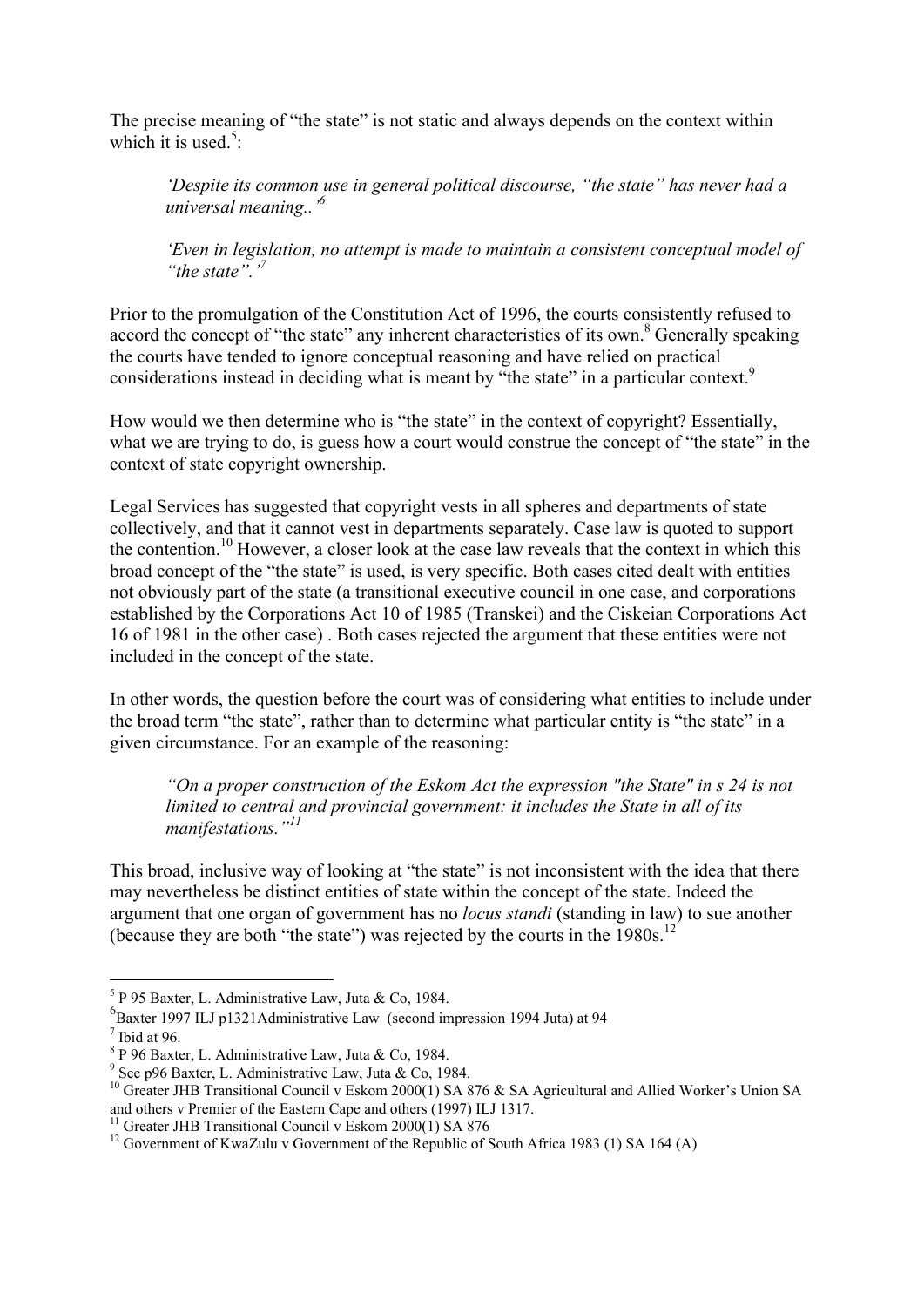Furthermore, although the Constitution speaks not of "the state", but of "government", it does say that "government is constituted as national, provincial and local spheres of government which are distinctive, interdependent and interrelated"<sup>13</sup>. The important part here is the word "distinctive". This suggests that that different spheres of government (if not departments within the same sphere), are, at the very least distinct from each other.

The Constitution furthermore envisages "intergovernmental disputes" between different "organs of state"<sup>14</sup>, which are defined as any department of state or administration in any sphere. This implies separate rights and duties vesting in, for example, different departments within provincial government, which presumably means the Provincial Department of Health could sue the Provincial Department of Education, for example.

However, let's assume that this collective concept is nevertheless employed in the copyright context, and follow the implications. Could a particular provincial government (PAWC) or organ of state (KEEG) licence use in copyright material which vests collectively in the state as a whole? Would that not be beyond the powers and function of that organ of state? Provincial governments only have executive authority over matters listed in Schedule 4 and 5 of the Constitution, and this does not appear on the face of it appear to include copyright, unless copyright is construed to be incidental in particular instances, to those matters, which may get quite complicated to determine. Furthermore, who would instead have ownership rights and powers over those functions excluded from provincial competence? National government only? Or, if we speak collectively, do we then have to return to the government printer as holding the entirety of those rights?

We have already seen that the argument that copyright vests collectively in all entities of state represented by the government printer renders the qualification "for administrative purposes" without meaning. It would furthermore be impractical and unwieldy in operation. In other word, it is submitted that "the state" in the copyright context must take on a particular meaning according to the particular facts present in a case.

We then need to consider what "the state" would mean in our particular instance (Cape Gateway) in the copyright context. The Copyright Act's general provision (s3) is that ownership of copyright in a work vests in the author, 15 (unless the author created the work in the course of employment or under contract, in which case the employer or contractor owns the copyright.<sup>16</sup>)

However, the act expressly excludes works made under the control or direction of the state from the application of this section  $(s3)$ .<sup>17</sup> In other words, this seems to say we cannot look to authorship (by a particular by a particular organ of state) to determine in which state sphere or department ownership in the copyright belonging to "the state" vests.

<sup>&</sup>lt;sup>13</sup> <sup>13</sup> See s40(1) Constitution of the Republic of South Africa 1996<br><sup>14</sup> See s40(3) Constitution of the Republic of South Africa 1006

<sup>&</sup>lt;sup>14</sup> See s40(3) Constitution of the Republic of South Africa 1996

 $^{15}$  See s3 Copyright Act

 $16$  See s21 Copyright Act

 $17$  See s5(3), which states: "Section 3 and 4 shall not confer copyright on works with reference to which this section (i.e. s5, Copyright in relation to the state) applies".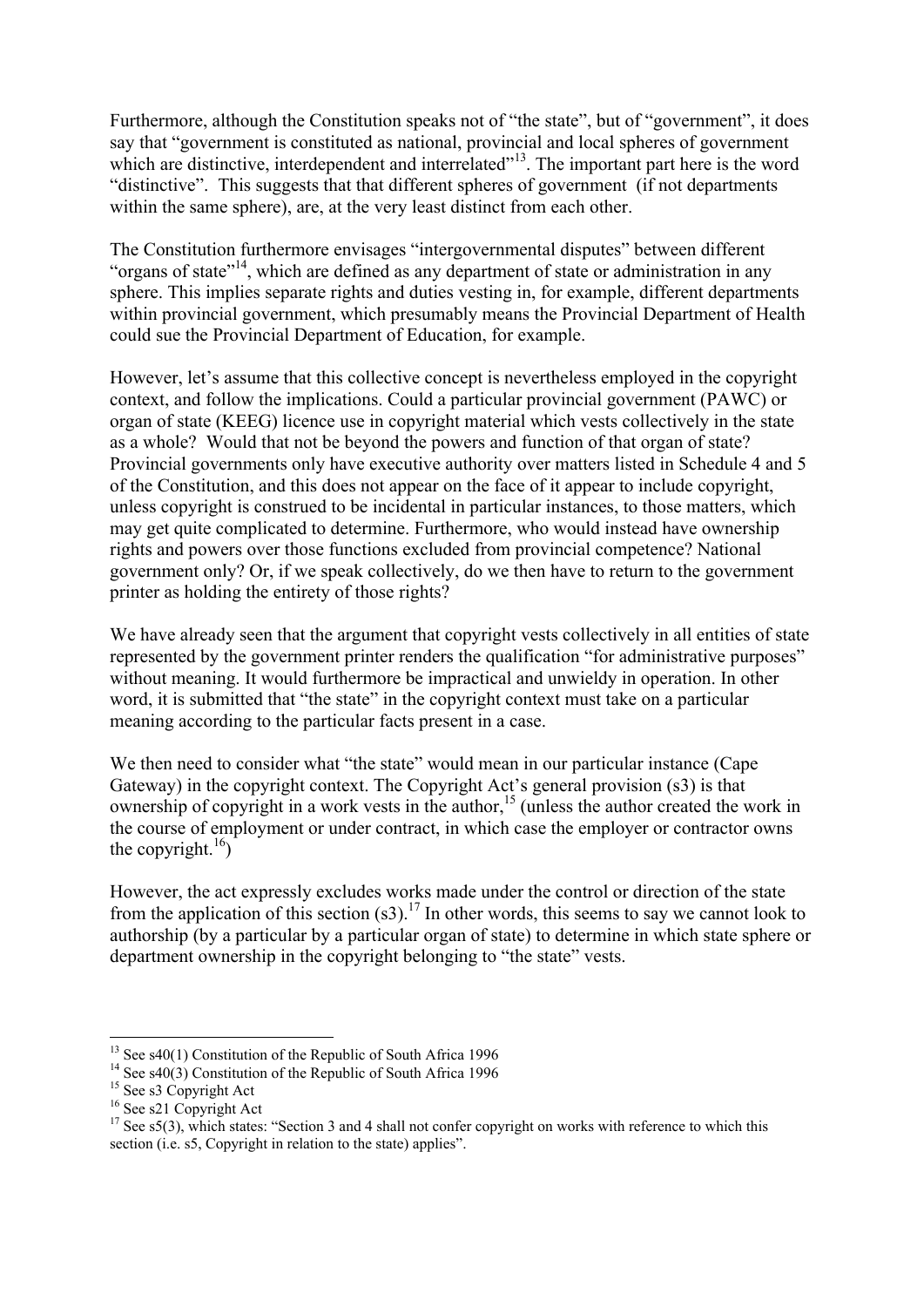Instead, we are directed by the Act to use the concept of "under the direction or control of" created in s5, to determine vesting of state copyright ownership rights. (There has been case law which says this term means something undertaken by the state.) In other words, using this concept, copyright in material made under the control or direction of a particular organ of state, vests in that organ of state. This makes sense on a number of levels, and a court may well find these practical and interpretative considerations persuasive:

- (1) Many organs of state already behave as if copyright over material over which they have control or direction vests in them. For example, websites of national government departments such as GCIS or DPSA have licence agreements on their websites for the user, while the City of Cape Town and the SAPS, for example, have the simple notice "Copyright City of Cape Town" or "Copyright SAPS".
- (2) If the concept of "the state" is generally widely construed, as it has been, to even include entities such as parastatals, it is even more important that the distinct copyright rights of these diverse organs of state are maintained, than if the concept of the state was narrowly construed. These entities may well wish to apply differing levels of licence agreements appropriate to their entities.
- *(3)* We have to consider how and why material produced under state control is treated differently by the Copyright Act. First, a different time frame is attached to state copyright, and second, the author automatically is NOT the holder of copyright, even if not employed or not under contract. This means copyrightable material produced under the direction and control of state organs is automatically protected for 50 years, notwithstanding the employment status of the author. This may well be the true *raison d'etre* of this section: to provide blanket protection to works, in favour of the state, to material commissioned or funded or otherwise controlled by the state. This is the intention of the section, rather than to direct ownership of copyright away from particular organs of state to some fuzzy notion of a collective entity called "the state".
- *(4)* The other solutions make no sense: neither collective vesting nor vesting in spheres of government is easily applied practically.

In summary, the submission is that copyright vests in the organ of state which directed or controlled the production of the material. The state is widely construed to include organs of state such as parastatals. This means the automatic protection is available to even these "dubious" state entities. However, vesting, for administrative purposes, of copyright owned by all these manifestations of the state, is in the government printer. But, such "administrative purposes" do not include such core elements of ownerships such as the right to waive, assign or licence the copyright right.

What does this mean for Cape Gateway? This means Cape Gateway only has the right to licence material it has produced. Copyright in material produced by other third party organs of state vests in those organs of state.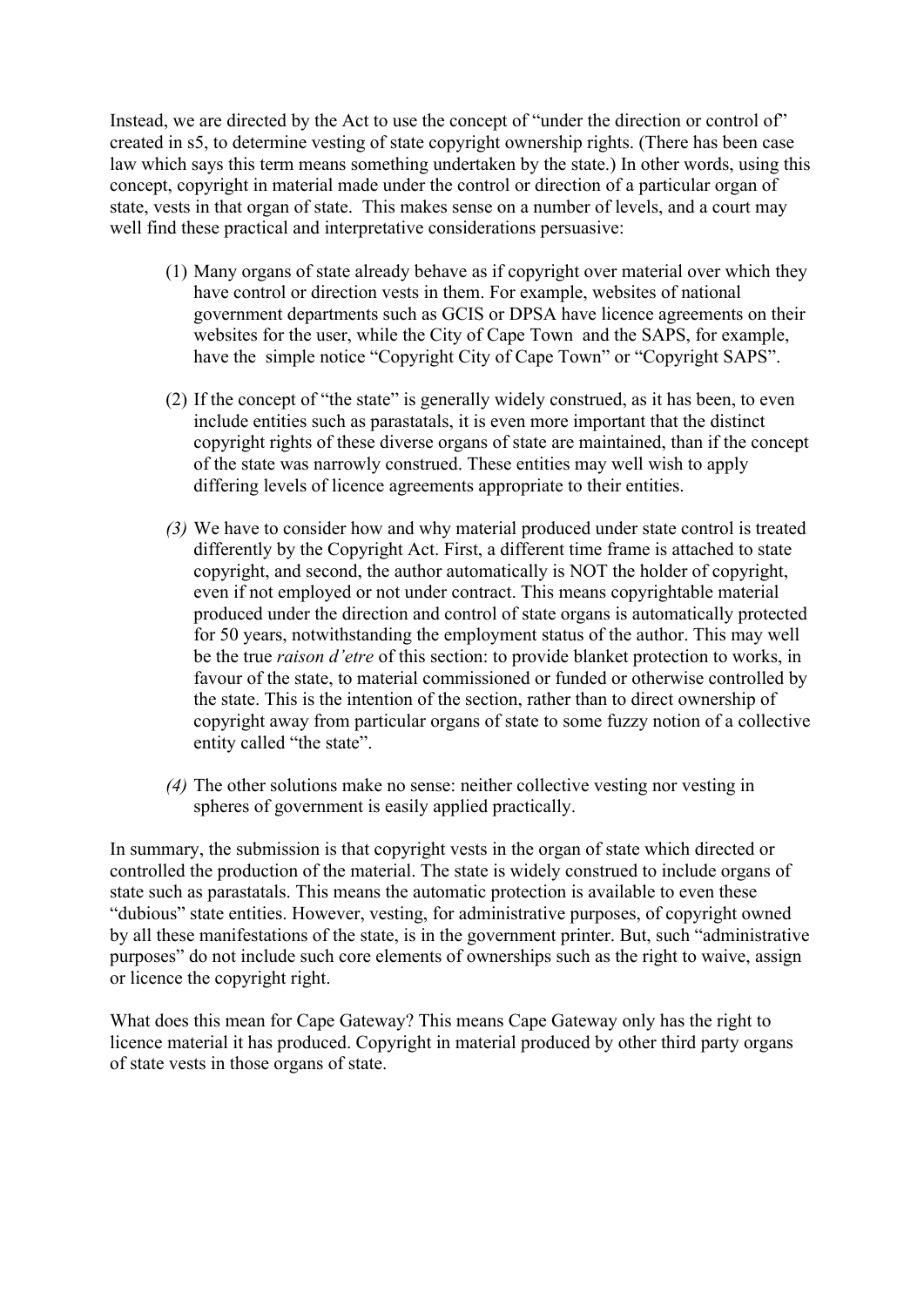## Discussion on the issue of a positive constitutional duty on state entities to freely licence state copyright material

We have established where copyright vests. This interpretation on its own would theoretically give organs of state the right possessively to cling to ownership of their copyright.

However, the Constitution places a positive obligation on organs of state to disseminate the information held by the state as widely as possible (s195(g) *transparency must be fostered by providing the public with timely, accessible and accurate information*) AND as costeffectively as possible (s195(b) *efficient, economic and effective use of resources must be promoted*).

Together, these provision could be argued to *require* waiving or freely licensing copyright in state material promoting transparency, in order to ensure as much reproduction of the material as possible at no cost to the state.

It must be remembered that copyright protection is primarily there to allow the owner to exploit the work concerned for gain or profit. State information cannot be considered to be accessible, certainly not in a country beset by poverty, if the state is to charge any fee to the public for information supposedly created to promote transparency. Therefore, the state cannot exploit such works for profit in this manner. Therefore, such information should be provided at little or no cost by the state, which implies that the state must instead absorb the costs of dissemination and reproduction itself. What could be more cost-effective to the state, than allowing unlimited reproduction of such material by others, at their cost? In other words, licensing others to use such material freely may indeed be the most cost-effective way of promoting transparency.

It may even be cost-effective to allow others to make a profit from such reproduction, as long as no costs to the state are implied, and as long as this is not an exclusive right implying a cost to the public or otherwise limiting public access to the information. The conditions of such licensing for commercial use should be around ensuring the information remains accurate.

Note: The constitutional right of access to information (s40) has specifically not been invoked in this argument, as it could be argued that the Promotion of Access to Information Act covers all instances in which that right could be invoked.

## Consequences if we're wrong

What would the consequences be if this interpretation is wrong, and we make a notice on the basis of this interpretation? Theoretically, another organ of state could sue us for infringing their copyright. But, if the material is such that it is material which should be in the public domain and is generally available at little or no cost to the public, the amount of damages is likely to be small, especially since Cape Gateway itself makes no profit from the material (so on either way damages could be calculated, a small amount is obtained). Furthermore, organs of state are under a constitutional obligation to attempt to resolve their disputes before going to court, so the likelihood of such a matter reaching court stage is small.

Theoretically, another organ of state could sue a member of the public for infringing their copyright, in material found on Cape Gateway. Again, calculated damages would be small if